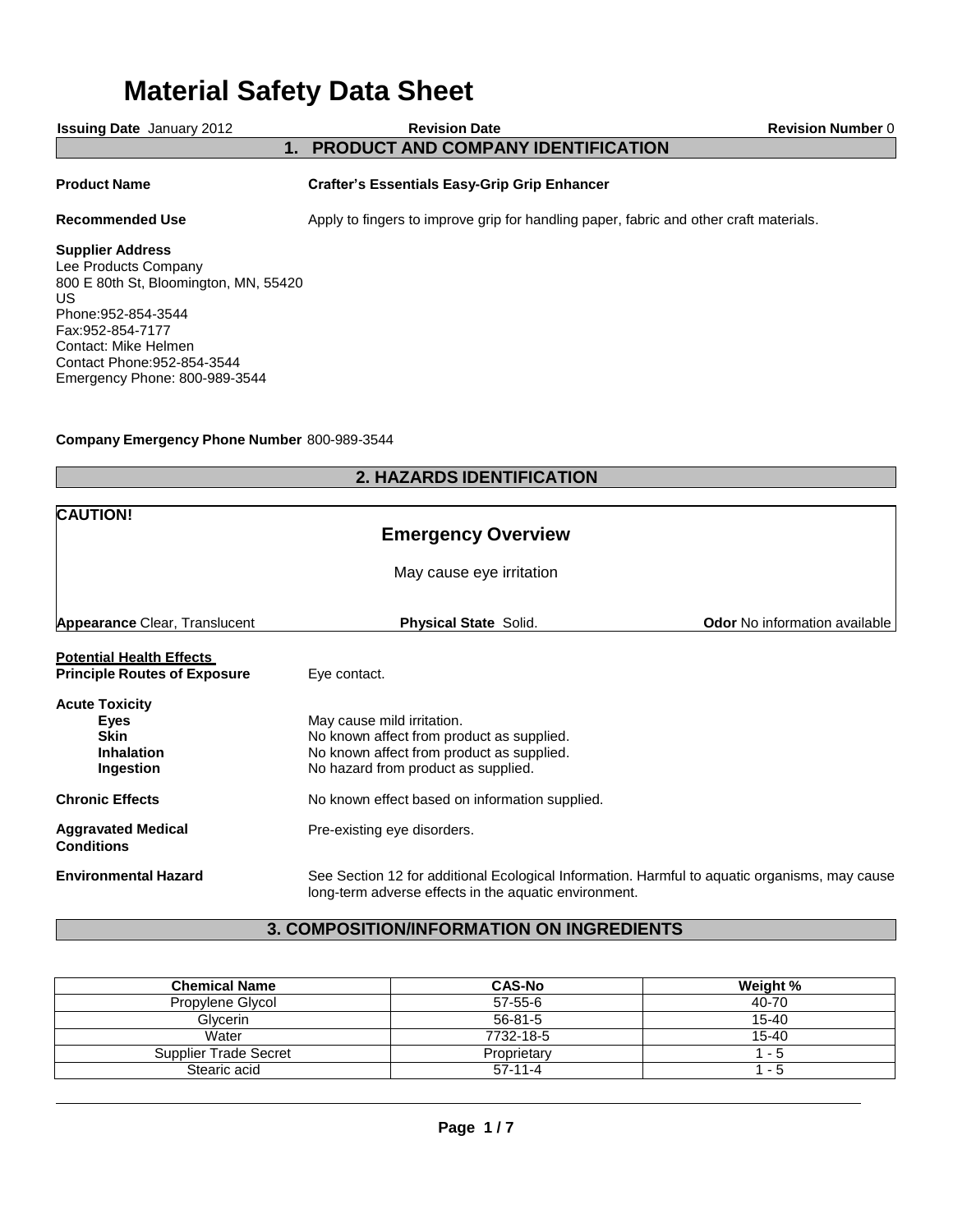| Sodium carbonate      | 497-19-8    | - 5                             |
|-----------------------|-------------|---------------------------------|
| Supplier Trade Secret | Proprietary | ` - ວ                           |
| Mvristic acid         | 544-63-8    | 0.1<br>$\overline{\phantom{a}}$ |
| Heptadecanoic acid    | 506-12-7    | < ∪.∵                           |
|                       |             |                                 |

| <b>4. FIRST AID MEASURES</b> |                                                                                                                               |  |  |
|------------------------------|-------------------------------------------------------------------------------------------------------------------------------|--|--|
| <b>Eve Contact</b>           | Rinse thoroughly with plenty of water, also under the eyelids. If symptoms persist, call a<br>physician.                      |  |  |
| <b>Skin Contact</b>          | In the case of skin irritation or allergic reactions, wash skin with soap and water. If symptoms<br>persist call a physician. |  |  |
| <b>Inhalation</b>            | Move to fresh air. If symptoms persist, call a physician.                                                                     |  |  |
| Ingestion                    | Do NOT induce vomiting. Drink plenty of water. If symptoms persist, call a physician.                                         |  |  |
| <b>Notes to Physician</b>    | Treat symptomatically.                                                                                                        |  |  |

**5. FIRE-FIGHTING MEASURES**

| <b>Flammable Properties</b>                                                                                | Not flammable.                                                                                             |
|------------------------------------------------------------------------------------------------------------|------------------------------------------------------------------------------------------------------------|
| <b>Flash Point</b>                                                                                         | Not determined.                                                                                            |
| <b>Suitable Extinguishing Media</b>                                                                        | Use extinguishing measures that are appropriate to local<br>circumstances and the surrounding environment. |
| <b>Hazardous Combustion Products</b>                                                                       | Carbon oxides.                                                                                             |
| <b>Explosion Data</b><br><b>Sensitivity to Mechanical Impact</b><br><b>Sensitivity to Static Discharge</b> | No.<br>No.                                                                                                 |

# **Protective Equipment and Precautions for Firefighters**

As in any fire, wear self-contained breathing apparatus pressure-demand, MSHA/NIOSH (approved or equivalent) and full protective gear.

| <b>NFPA</b>                      | <b>Health Hazard 1</b> | Flammability 0                                                           | Stability 0 | <b>Physical and Chemical</b><br>Hazards -                                                      |
|----------------------------------|------------------------|--------------------------------------------------------------------------|-------------|------------------------------------------------------------------------------------------------|
|                                  |                        | <b>6. ACCIDENTAL RELEASE MEASURES</b>                                    |             |                                                                                                |
| <b>Personal Precautions</b>      |                        | Avoid contact with eyes.                                                 |             |                                                                                                |
| <b>Environmental Precautions</b> |                        | Refer to protective measures listed in Sections 7 and 8.                 |             |                                                                                                |
| <b>Methods for Containment</b>   |                        | Prevent further leakage or spillage if safe to do so.                    |             |                                                                                                |
| <b>Methods for Cleaning Up</b>   |                        | Take up mechanically and collect in suitable container for disposal.     |             |                                                                                                |
|                                  |                        | 7. HANDLING AND STORAGE                                                  |             |                                                                                                |
| <b>Handling</b>                  | and clothing.          |                                                                          |             | Handle in accordance with good industrial hygiene and safety practice. Avoid contact with eyes |
| <b>Storage</b>                   |                        | Keep containers tightly closed in a dry, cool and well-ventilated place. |             |                                                                                                |
|                                  |                        |                                                                          |             |                                                                                                |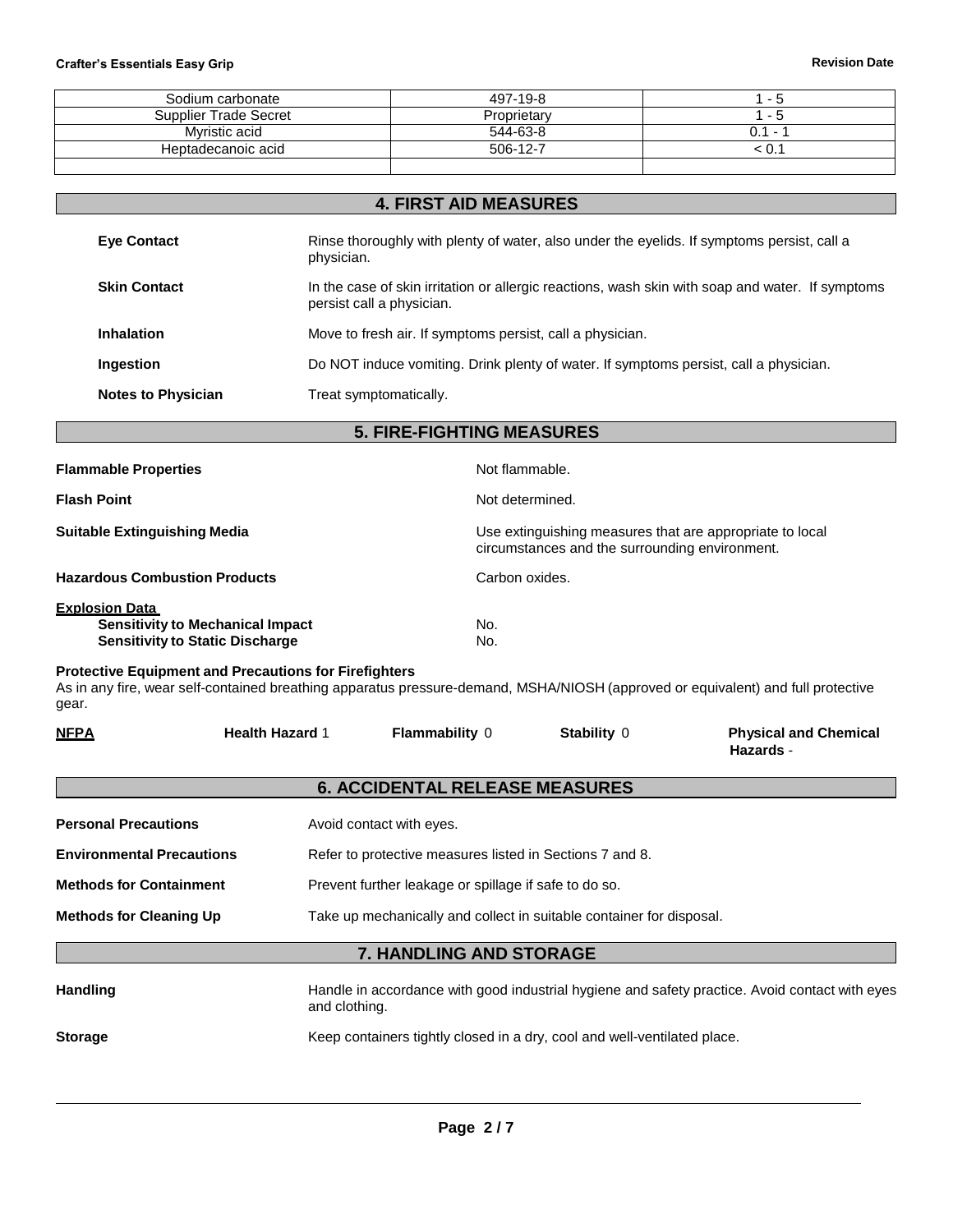# **8. EXPOSURE CONTROLS / PERSONAL PROTECTION**

#### **Exposure Guidelines**

**octanol/water**

| Chemical Name | <b>ACGIH TLV</b>              | <b>OSHA PEL</b>                                   | <b>NIOSH IDLH</b> |
|---------------|-------------------------------|---------------------------------------------------|-------------------|
| Glycerin      | TWA: $10 \text{ mg/m}^3$ mist | TWA: 15 mg/m <sup>3</sup> mist, total particulate |                   |
| $56 - 81 - 5$ |                               | TWA: 5 $mg/m3$ mist, respirable fraction          |                   |
|               |                               | (vacated) TWA: 10 mg/m <sup>3</sup> mist, total   |                   |
|               |                               | particulate                                       |                   |
|               |                               | (vacated) TWA: $5 \text{ mg/m}^3$ mist,           |                   |
|               |                               | respirable fraction                               |                   |

ACGIH TLV: American Conference of Governmental Industrial Hygienists - Threshold Limit Value. OSHA PEL: Occupational Safety and Health *Administration - Permissible Exposure Limits. NIOSH IDLH: Immediately Dangerous to Life or Health.*

| <b>Other Exposure Guidelines</b>                                                                                                       | Vacated limits revoked by the Court of Appeals decision in AFL-CIO v. OSHA, 965 F.2d 962<br>(11th Cir., 1992).                                                                                     |
|----------------------------------------------------------------------------------------------------------------------------------------|----------------------------------------------------------------------------------------------------------------------------------------------------------------------------------------------------|
| <b>Engineering Measures</b>                                                                                                            | Showers<br>Eyewash stations<br><b>Ventilation systems</b>                                                                                                                                          |
| <b>Personal Protective Equipment</b><br><b>Eye/Face Protection</b><br><b>Skin and Body Protection</b><br><b>Respiratory Protection</b> | No protective equipment is needed under normal use conditions.<br>No protective equipment is needed under normal use conditions.<br>No protective equipment is needed under normal use conditions. |
| <b>Hygiene Measures</b>                                                                                                                | Handle in accordance with good industrial hygiene and safety practice.                                                                                                                             |

# **9. PHYSICAL AND CHEMICAL PROPERTIES**

| Appearance                        | Pink, Translucent.        | Odor                            | No information available. |
|-----------------------------------|---------------------------|---------------------------------|---------------------------|
| <b>Odor Threshold</b>             | No information available. | <b>Physical State</b>           | Solid                     |
| рH                                | No information available  |                                 |                           |
| <b>Flash Point</b>                | No information available. | <b>Autoignition Temperature</b> | No information available  |
| <b>Decomposition Temperature</b>  | No information available  | <b>Boiling Point/Range</b>      | No information available  |
| <b>Melting Point/Range</b>        | No information available  |                                 |                           |
| <b>Flammability Limits in Air</b> | No information available  | <b>Explosion Limits</b>         | No information available  |
| <b>Water Solubility</b>           | Soluble in water.         | <b>Solubility</b>               | No information available  |
| <b>Evaporation Rate</b>           | No information available  | <b>Vapor Pressure</b>           | No data available         |
| <b>Vapor Density</b>              | No data available         | <b>VOC Content (%)</b>          | 72                        |
| <b>Partition Coefficient: n-</b>  |                           |                                 |                           |

# **10. STABILITY AND REACTIVITY**

| <b>Stability</b>                                  | Stable under recommended storage conditions. |
|---------------------------------------------------|----------------------------------------------|
| <b>Incompatible Products</b>                      | Strong oxidizing agents.                     |
| <b>Conditions to Avoid</b>                        | None known.                                  |
| <b>Hazardous Decomposition</b><br><b>Products</b> | Carbon oxides.                               |
| <b>Hazardous Polymerization</b>                   | Hazardous polymerization does not occur.     |

# **11. TOXICOLOGICAL INFORMATION**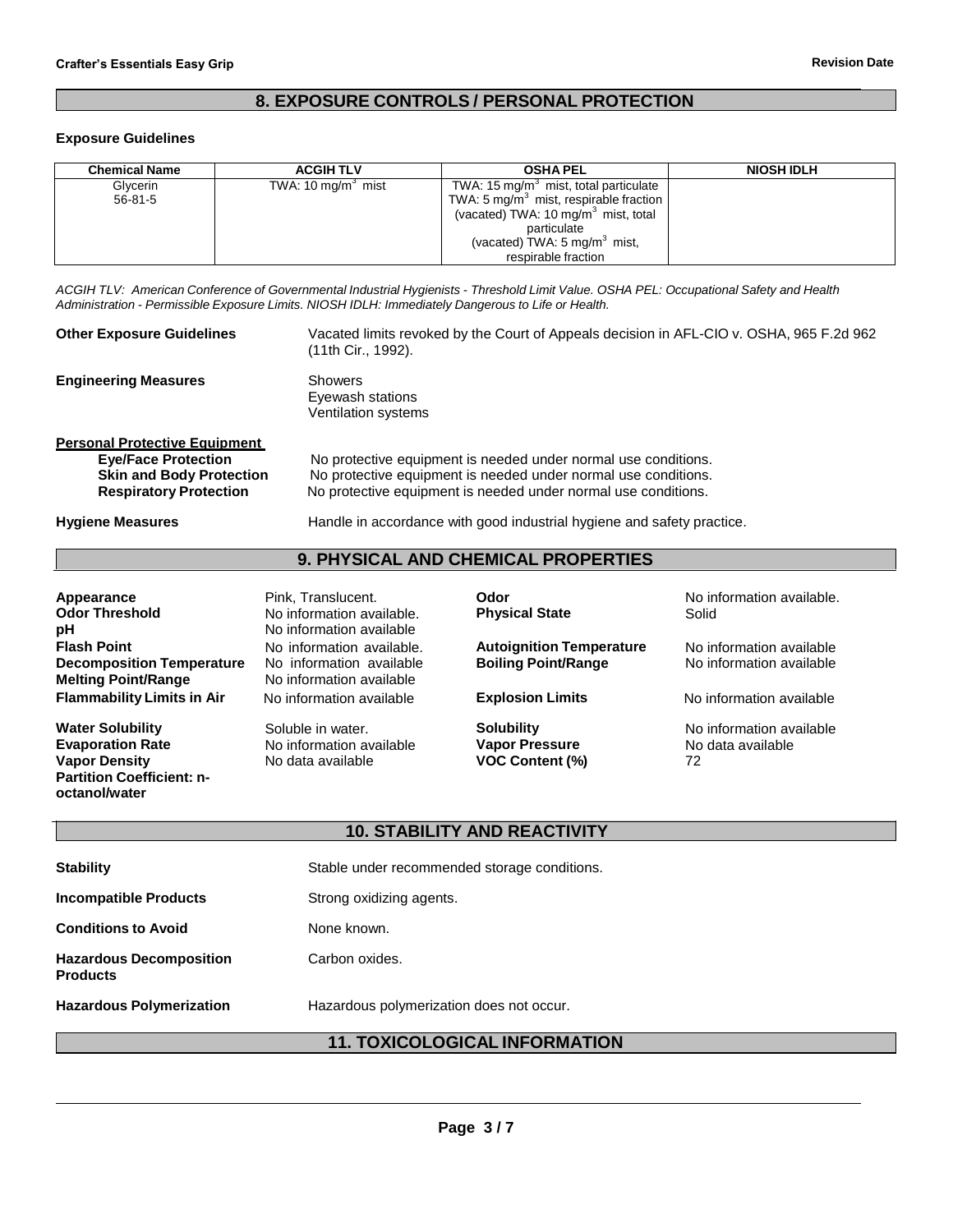# **11. TOXICOLOGICAL INFORMATION**

# **Acute Toxicity**

**Product Information** Product does not present an acute toxicity hazard based on known or supplied information.

## **LC50 Inhalation (DUST) VALUE**

| <b>Chemical Name</b>         | LD50 Oral                | <b>LD50 Dermal</b>       | <b>LC50 Inhalation</b>          |
|------------------------------|--------------------------|--------------------------|---------------------------------|
| Propylene Glycol             | $= 20000$ mg/kg (Rat)    | $= 20800$ mg/kg (Rabbit) |                                 |
| Glycerin                     | $= 12600$ mg/kg (Rat)    | > 21900 mg/kg (Rat)      | 570 mg/m <sup>3</sup> (Rat) 1 h |
| Water                        | 90090 mg/kg (rat)        |                          |                                 |
| <b>Supplier Trade Secret</b> | $>$ 10 g/kg (Rat)        |                          |                                 |
| Stearic acid                 | $> 5000$ mg/kg (<br>Rat) | > 5 g/kg (Rabbit)        |                                 |
| Sodium carbonate             | Rat)<br>$= 4090$ mg/kg ( |                          |                                 |
| Supplier Trade Secret        | = 53400 ĵL/kg<br>(Rat )  |                          |                                 |
| Myristic acid                | $>$ 10 g/kg (Rat)        |                          |                                 |

# **Chronic Toxicity**

| <b>Chronic Toxicity</b>     | No known effect based on information supplied. |
|-----------------------------|------------------------------------------------|
| <b>Target Organ Effects</b> | Eyes. Kidney. Respiratory system. Skin.        |

# **12. ECOLOGICAL INFORMATION**

# **Ecotoxicity**

The environmental impact of this product has not been fully investigated. Harmful to aquatic organisms, may cause long-term adverse effects in the aquatic environment.

| <b>Chemical Name</b>         | <b>Toxicity to Algae</b> | <b>Toxicity to Fish</b>      | Toxicity to Microorganisms Daphnia Magna (Water Flea) |
|------------------------------|--------------------------|------------------------------|-------------------------------------------------------|
| Propylene Glycol             | EC50: 19000 mg/L (96 h)  | LC50: 51600 mg/L (96 h       | $EC50:$ > 1000 mg/L (48 h)                            |
|                              | Pseudokirchneriella      | static) Oncorhynchus mykiss  | Static) Daphnia magna                                 |
|                              | subcapitata              | LC50: 41 - 47 mL/L (96 h     | $EC50:$ > 10000 mg/L (24 h)                           |
|                              |                          | static) Oncorhynchus mykiss  | Daphnia magna                                         |
|                              |                          | LC50: 710 mg/L (96 h)        |                                                       |
|                              |                          | Pimephales promelas          |                                                       |
|                              |                          | LC50: 51400 mg/L (96 h       |                                                       |
|                              |                          | static) Pimephales promelas  |                                                       |
| Glycerin                     |                          | LC50: 51 - 57 mL/L (96 h     | $EC50:$ > 500 mg/L (24 h)                             |
|                              |                          | static) Oncorhynchus mykiss  | Daphnia magna                                         |
| <b>Supplier Trade Secret</b> |                          | LC50: 150 mg/L (96 h)        |                                                       |
|                              |                          | Oryzias latipes              |                                                       |
| Sodium carbonate             | EC50: 242 mg/L (120 h)   | LC50: 300 mg/L (96 h static) | EC50: 265 mg/L (48 h)                                 |
|                              | Nitzschia                | Lepomis macrochirus          | Daphnia magna                                         |
|                              |                          | LC50: 310 - 1220 mg/L (96 h  |                                                       |
|                              |                          | static) Pimephales promelas  |                                                       |
| Myristic acid                |                          | LC50: 118 mg/L (96 h static) | $EC50:$ > 27 mg/L (16 h)                              |
|                              |                          | Oryzias latipes              | Artemia salina                                        |

| Chamu<br>Name   | <b>LOC</b><br>Pow        |
|-----------------|--------------------------|
| <b>Glvcerin</b> | $\rightarrow$<br><br>1.1 |
| Myristic acid   | ◡.◡                      |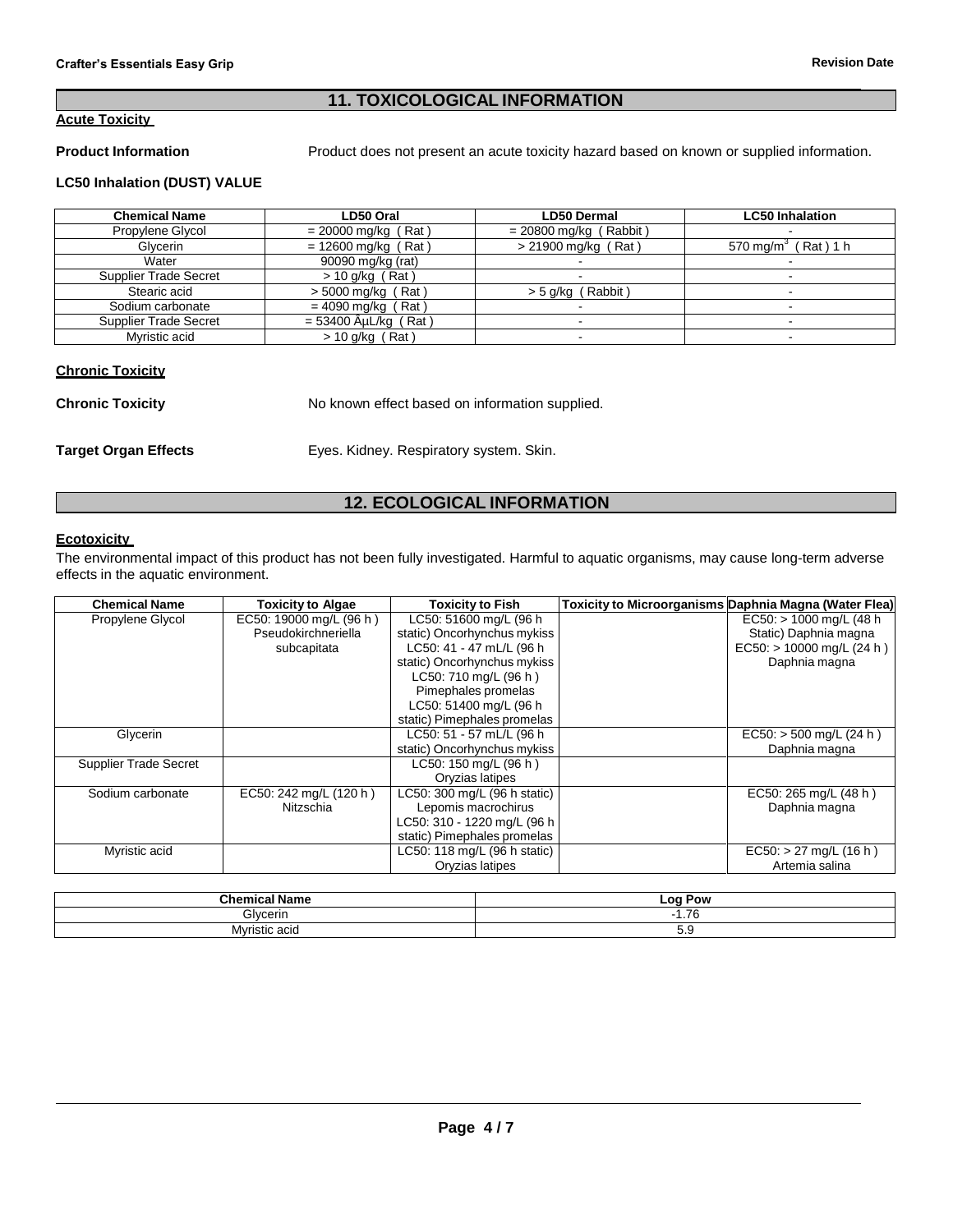# **13. DISPOSAL CONSIDERATIONS Waste Disposal Methods** This material, as supplied, is not a hazardous waste according to Federal regulations (40 CFR 261). This material could become a hazardous waste if it is mixed with or otherwise comes in contact with a hazardous waste, if chemical additions are made to this material, or if the material is processed or otherwise altered. Consult 40 CFR 261 to determine whether the altered material is a hazardous waste. Consult the appropriate state, regional, or local regulations for additional requirements.

# **Contaminated Packaging <b>Dispose** of in accordance with local regulations.

#### **California Hazardous Waste Codes** 331

This product contains one or more substances that are listed with the State of California as a hazardous waste.

| ---<br>Chemical Name | <b>EHW</b><br><br>California | California<br>Carc | $\ddot{\phantom{1}}$<br><b>California</b><br>Waste<br><b>zardous</b><br>⊔∼<br>пaл | .<br>Waste<br>Dort.<br>California<br>-dil . |
|----------------------|------------------------------|--------------------|-----------------------------------------------------------------------------------|---------------------------------------------|
| carbonate<br>30dium  |                              |                    | Corrosive                                                                         |                                             |

# **14. TRANSPORT INFORMATION**

| DOT             | Not regulated |
|-----------------|---------------|
| <b>TDG</b>      | Not regulated |
| <b>MEX</b>      | Not regulated |
| <b>ICAO</b>     | Not regulated |
| <b>IATA</b>     | Not regulated |
| <b>IMDG/IMO</b> | Not regulated |
| <u>RID</u>      | Not regulated |
| <u>ADR</u>      | Not regulated |
| ADN             | Not regulated |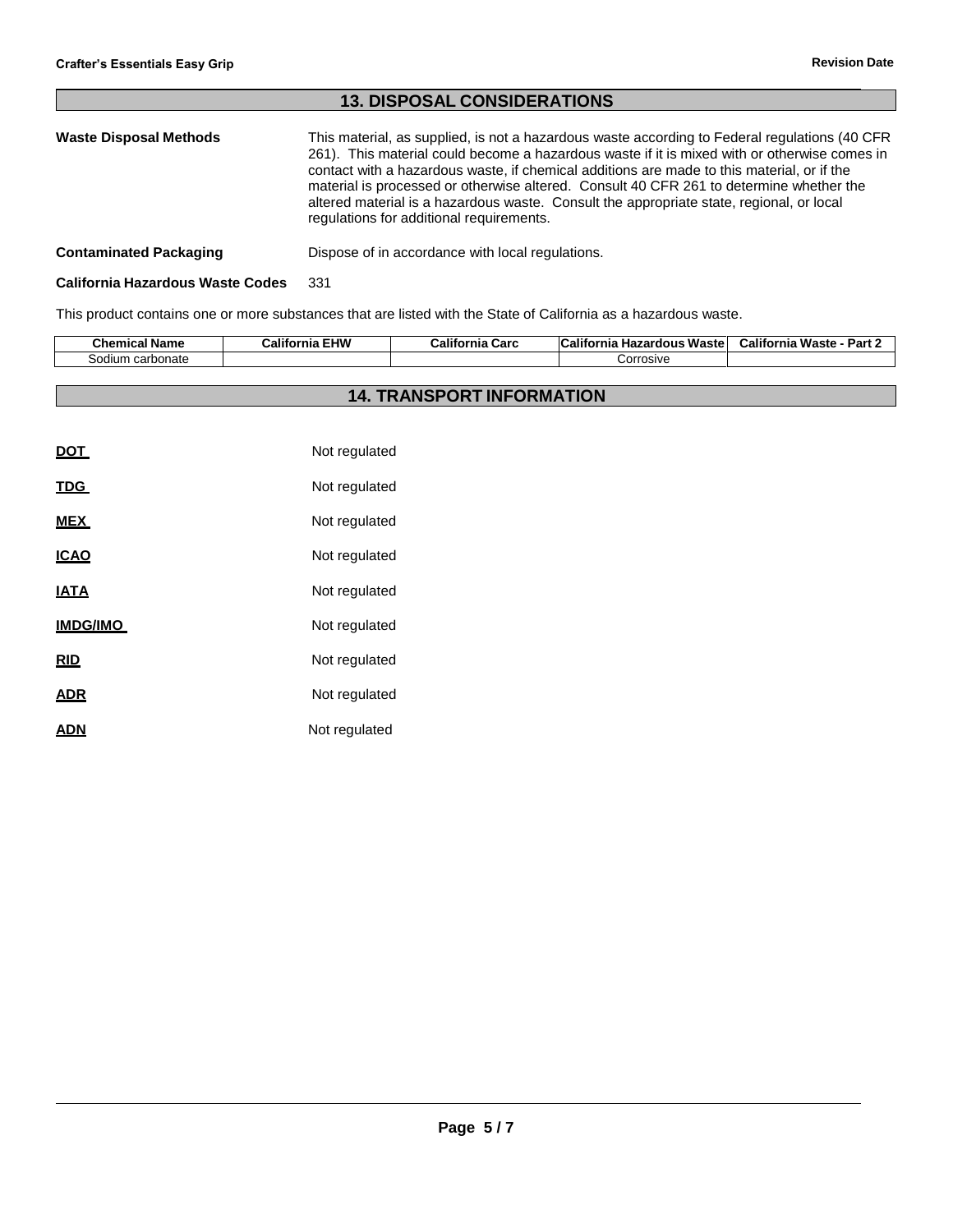# **15. REGULATORY INFORMATION**

## **International Inventories**

| <b>TSCA</b>          | Complies        |
|----------------------|-----------------|
| <b>DSL</b>           | Complies        |
| <b>EINECS/ELINCS</b> | Complies        |
| <b>ENCS</b>          | Does not Comply |
| <b>IECSC</b>         | Complies        |
| <b>KECL</b>          | Complies        |
| <b>PICCS</b>         | Complies        |
| <b>AICS</b>          | Complies        |

### **U.S. Federal Regulations**

## **SARA 313**

Section 313 of Title III of the Superfund Amendments and Reauthorization Act of 1986 (SARA). This product does not contain any chemicals which are subject to the reporting requirements of the Act and Title 40 of the Code of Federal Regulations, Part 372.

#### **SARA 311/312 Hazard Categories**

| Acute Health Hazard               | No. |
|-----------------------------------|-----|
| Chronic Health Hazard             | No. |
| Fire Hazard                       | No. |
| Sudden Release of Pressure Hazard | No. |
| <b>Reactive Hazard</b>            | N٥  |

#### **Clean Water Act**

This product does not contain any substances regulated as pollutants pursuant to the Clean Water Act (40 CFR 122.21 and 40 CFR 122.42).

#### **Clean Air Act, Section 112 Hazardous Air Pollutants (HAPs) (see 40 CFR 61)**

This product contains the following substances which are listed hazardous air pollutants (HAPS) under Section 112 of the Clean Air Act:

| <b>Chemical Name</b> | <b>CAS-No</b> | Weight % | <b>HAPS data</b> | <b>VOC Chemicals</b> | <b>Class 1 Ozone</b><br><b>Depletors</b> | Class 2 Ozone<br><b>Depletors</b> |
|----------------------|---------------|----------|------------------|----------------------|------------------------------------------|-----------------------------------|
| Propylene Glycol     | 57-55-6       | 40-70    |                  | Group                |                                          |                                   |
| Glvcerin             | 56-81-5       | 15-40    |                  | Group I <sub>I</sub> |                                          |                                   |

# **CERCLA**

This material, as supplied, does not contain any substances regulated as hazardous substances under the Comprehensive Environmental Response Compensation and Liability Act (CERCLA) (40 CFR 302) or the Superfund Amendments and Reauthorization Act (SARA) (40 CFR 355). There may be specific reporting requirements at the local, regional, or state level pertaining to releases of this material.

### **U.S. State Regulations**

# **California Proposition 65**

This product does not contain any Proposition 65 chemicals.

### **U.S. State Right-to-Know Regulations**

| <b>Chemical Name</b>         | cachucati<br>nustus | New<br>Jersev | าทรฟvania | <b>Illinois</b> | ⊧ Island<br>nı.<br>юое<br>`` |
|------------------------------|---------------------|---------------|-----------|-----------------|------------------------------|
| -<br>Givcol<br>Prop<br>vlene |                     |               |           |                 |                              |
| Glvcerin                     |                     |               |           |                 |                              |

# **International Regulations**